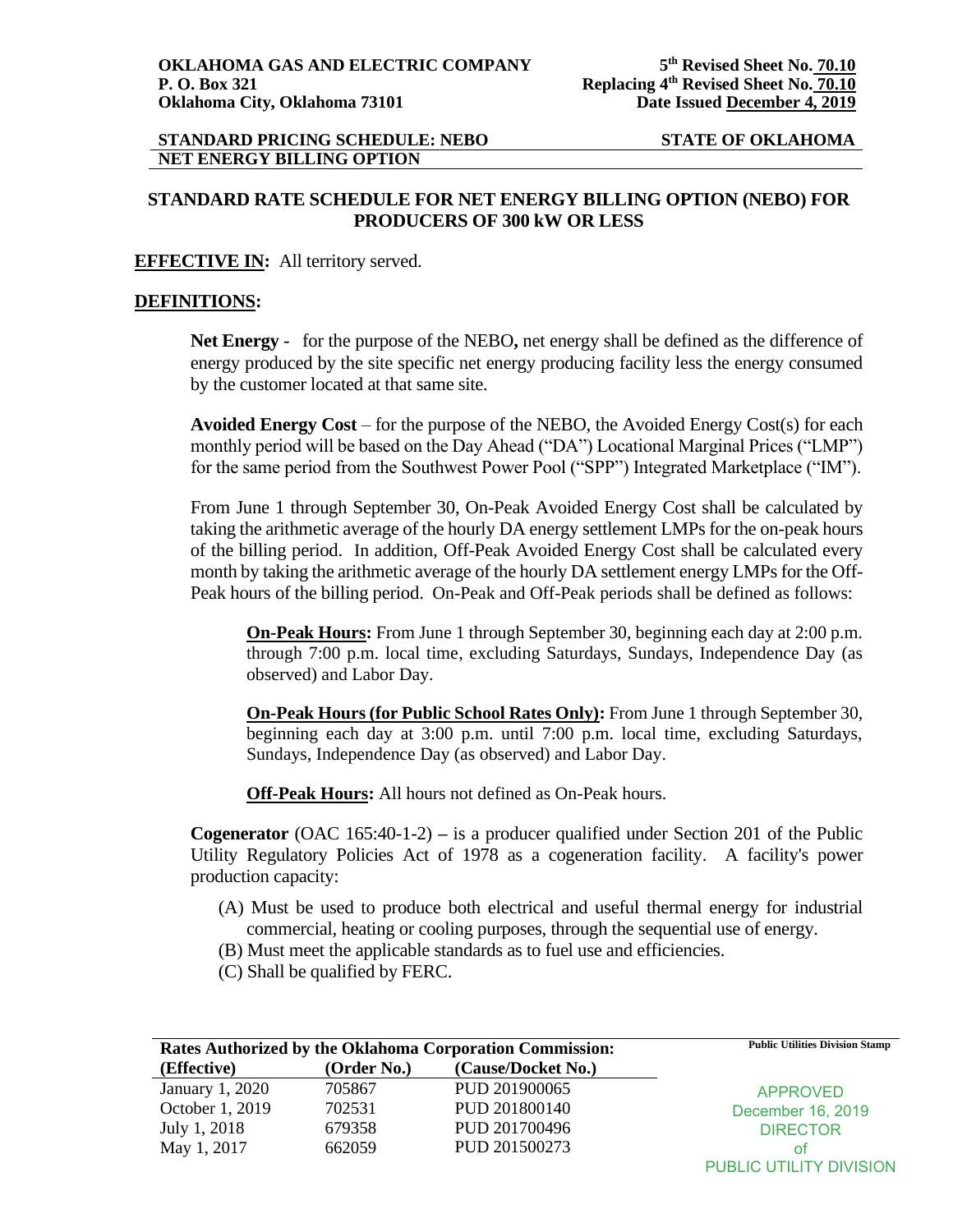**Small power producer** (OAC 165:40-1-2) – a facility qualified under Section 201 of the Public Utility Regulatory Policies Act of 1978 as a small power production facility.

**AVAILABILITY**: NEBO customers must take service under their applicable standard TOU rate schedule (excluding other rates such as VPP, Flex, and RTP). Annual customer usage as determined by the annual billing period before the customer became a NEBO customer shall be used in the initial determination of the applicable standard TOU tariff used for the customer's billing. Customers shall also have installed a Net Energy producing facility and signed a Standard Electricity Purchase Agreement for Small Power and Cogeneration Facilities with the Utility. Such facilities must be located on the customer's premise and be intended to offset only the energy that would have otherwise been provided by the retail electric supplier to the customer during the monthly billing period at that location. Customer's usage may not be aggregated from multiple usage points to qualify for kWh offsets under this tariff. Within a monthly billing period, the amount of energy produced from the net energy producing facility in excess of the energy consumed by the NEBO customer on the same site shall be credited, or paid, in dollars in the next billing period(s), at the price of OG&E's Avoided Energy Cost.

# **Customers may not take service under this tariff and simultaneously take service under the provisions of any other alternative source generation or co-generation tariff.**

OG&E retains the right to limit the total number of Net Energy installations on any individual distribution circuit or individual distribution substation due to possible operational concerns.

The Net Energy Billing Option is available to all qualifying small power producers or cogenerators who:

- 1a) Are Residential, Commercial, Industrial, or Public Authority Customers and have a generator nameplate rating of 300 kW or less. The engineering evidence documenting the annual energy output calculation shall be provided at the Company's request;
- 1b) Have a generating capacity no greater than 125% of the customer's peak load. Systems that produce net excess energy with an installed capacity greater than 125% of the customer's peak load are not eligible for the NEBO tariff, said systems will be defaulted to the QF Tariff for the provision of all billing services. Customer's peak load shall initially be determined as a customer's peak demand in kilowatts for the 12 months immediately prior to requesting service under this NEBO tariff. The peak load is subject to redetermination if significant changes in customer load occur and/or if modifications are made to the customer's generating system.

| Rates Authorized by the Oklahoma Corporation Commission: |             | <b>Public Utilities Division Stamp</b> |                         |
|----------------------------------------------------------|-------------|----------------------------------------|-------------------------|
| (Effective)                                              | (Order No.) | (Cause/Docket No.)                     |                         |
| January 1, 2020                                          | 705867      | PUD 201900065                          | <b>APPROVED</b>         |
| October 1, 2019                                          | 702531      | PUD 201800140                          | December 16, 2019       |
| July 1, 2018                                             | 679358      | PUD 201700496                          | <b>DIRECTOR</b>         |
| May 1, 2017                                              | 662059      | PUD 201500273                          | ΩŤ                      |
|                                                          |             |                                        | PUBLIC UTILITY DIVISION |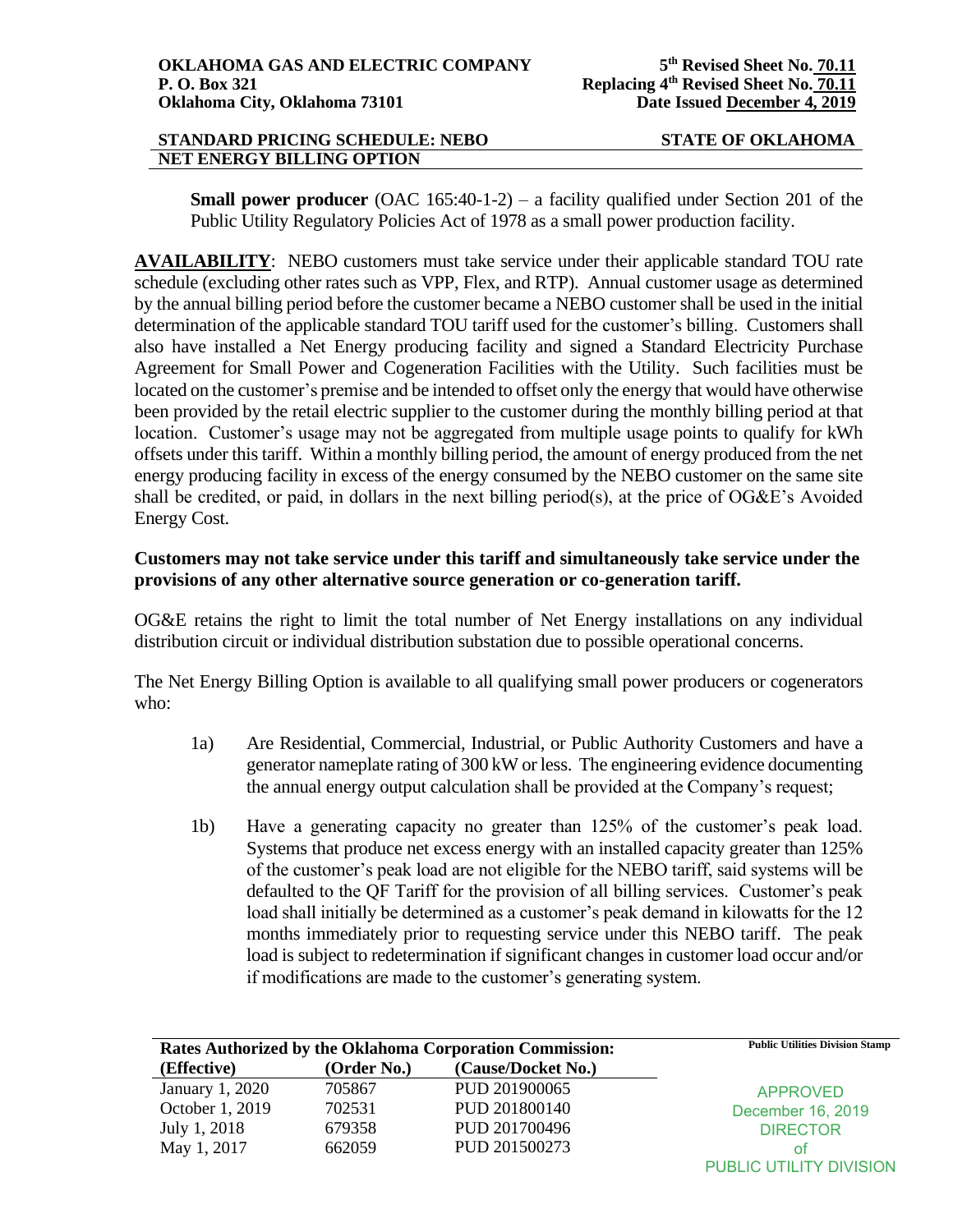- 2) Employ equipment compatible with the particular OG&E line segment providing service to the Net Energy premise;
- 3) Sign the Company's Standard Electricity Purchase Agreement (PA) for Small Power and Cogeneration Facilities as attached to this tariff; AND
- 4) Have any Net Excess Energy system installed in a manner that provides compliance with OG&E's Distributed Resources Interconnection Standards (or its successor). Failure to provide adequate billing determinant information shall constitute sufficient grounds for refusing customer's the right to participate in billing under the NEBO tariff.

# **MONTHLY BILLING:**

## **On a monthly basis, the NEBO customer shall be billed the applicable charges under their standard TOU rate schedule and any applicable rider schedules. Under NEBO, only the kilowatt-hour (kWh) portion of a customer's standard TOU bill are affected.**

If the kWh supplied by the electric utility to the NEBO customer exceeds the energy provided by the net energy facility during the monthly billing period, the NEBO customer shall be billed for the net kWh supplied by the electric utility in accordance with the rates and charges under OG&E's standard applicable TOU rate schedule.

If the electricity generated by the net energy customer exceeds the electricity consumed by the net energy customer during the monthly billing period, the customer shall be credited, or paid, in dollars in the next billing period(s), at the applicable on or off-peak price of OG&E's Avoided Energy Cost.

If a NEBO Customer accumulates a credit that carries forward longer than 24 consecutive months or exceeds \$100 in total whichever comes first, OG&E or the NEBO customer may choose to process a one-time payment for that amount. If a customer transfers service, any NEBO credit amount will be transferred to that customers new account. If a customer were to leave OG&E's system with a NEBO credit on their bill, a one-time payment will be processed as part of closing out the account.

## **PURCHASE PRICE:**

The Company will calculate 30-day rolling average On-Peak and Off-Peak average Avoided Energy Cost rates based on the average On-peak and Off-peak SPP IM DA LMPs. The applicable 30-day average On and Off-Peak average Avoided Energy Cost rate shall correspond with the final meter reading date for a billing period.

| <b>Rates Authorized by the Oklahoma Corporation Commission:</b> |             | <b>Public Utilities Division Stamp</b> |                         |
|-----------------------------------------------------------------|-------------|----------------------------------------|-------------------------|
| (Effective)                                                     | (Order No.) | (Cause/Docket No.)                     |                         |
| January 1, 2020                                                 | 705867      | PUD 201900065                          | <b>APPROVED</b>         |
| October 1, 2019                                                 | 702531      | PUD 201800140                          | December 16, 2019       |
| July 1, 2018                                                    | 679358      | PUD 201700496                          | <b>DIRECTOR</b>         |
| May 1, 2017                                                     | 662059      | PUD 201500273                          | οt                      |
|                                                                 |             |                                        | PUBLIC UTILITY DIVISION |